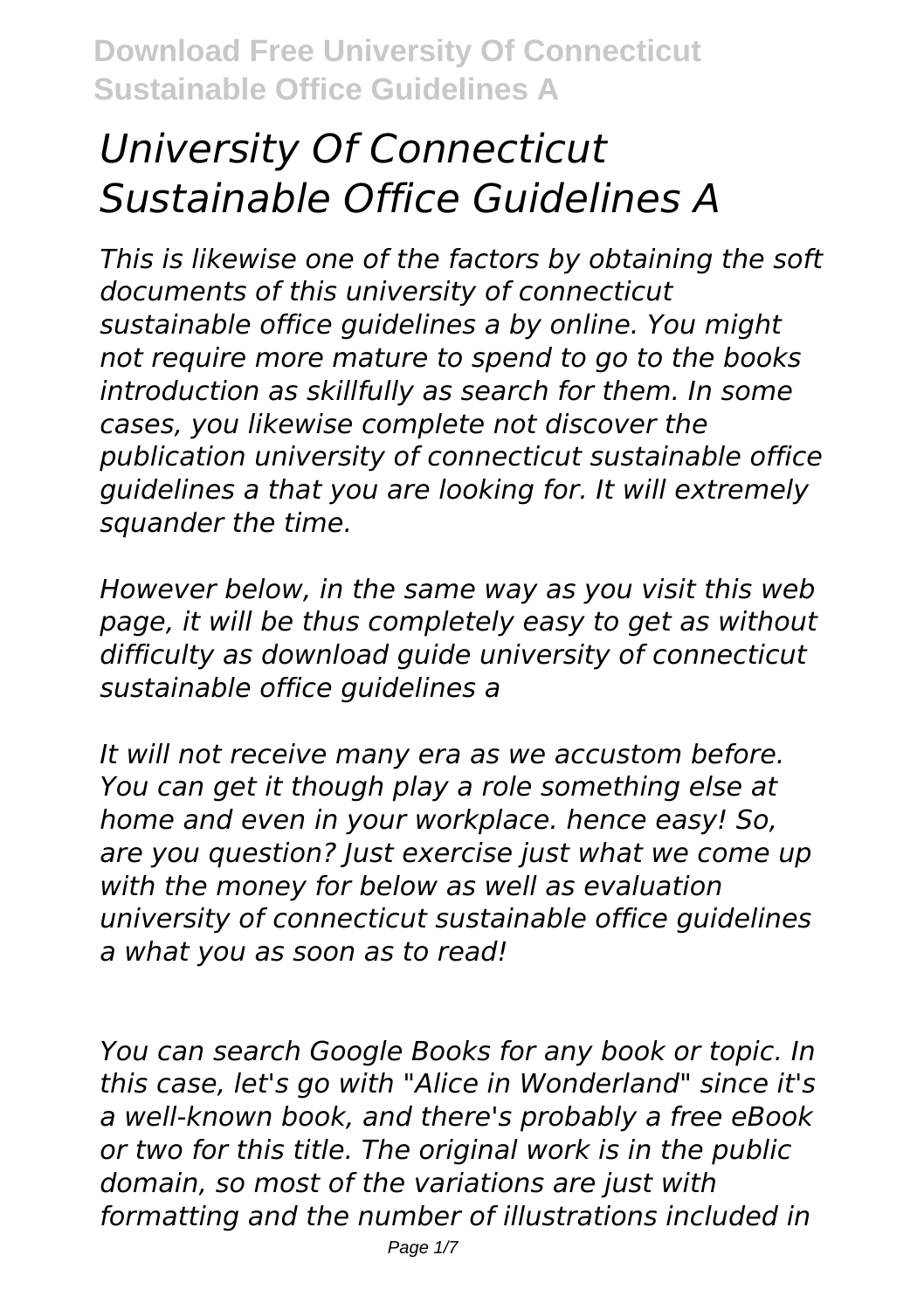*the work. However, you might also run into several copies for sale, as reformatting the print copy into an eBook still took some work. Some of your search results may also be related works with the same title.* 

*Our Team | Office of the Vice President for Research Southern Connecticut State University (nicknamed "Southern"), is located in New Haven, Connecticut, and is one of 17 institutions in the Connecticut State Colleges and Universities System. Founded in 1893 as a teacher's college, Southern may be the system's third-oldest campus, but its current community of some 11,000 students, faculty, and staff certainly isn't living in the past.*

*University Of Connecticut Sustainable Office UConn's 2020 Vision Plan Sustainability Framework Plan 2018 Sustainability Progress Report Fall 2019 NewsletterSustainability News Report Emphasizes Importance of Communication in Climate Change Resilience (January 21, 2019) UConn Extension Growing Food with the Mashantucket Pequot Tribal N ...*

*Home | College of Agriculture, Health and Natural Resources*

*UConn has been listed in the Sierra Club's Top 10 America's Greenest Universities consistently and is clearly committed to making this university more sustainable. UConn Earth Day Spring Fling 2015. On April 19 th, the Office of Environmental Policy and Dining Services will be celebrating Earth Day Spring* Page 2/7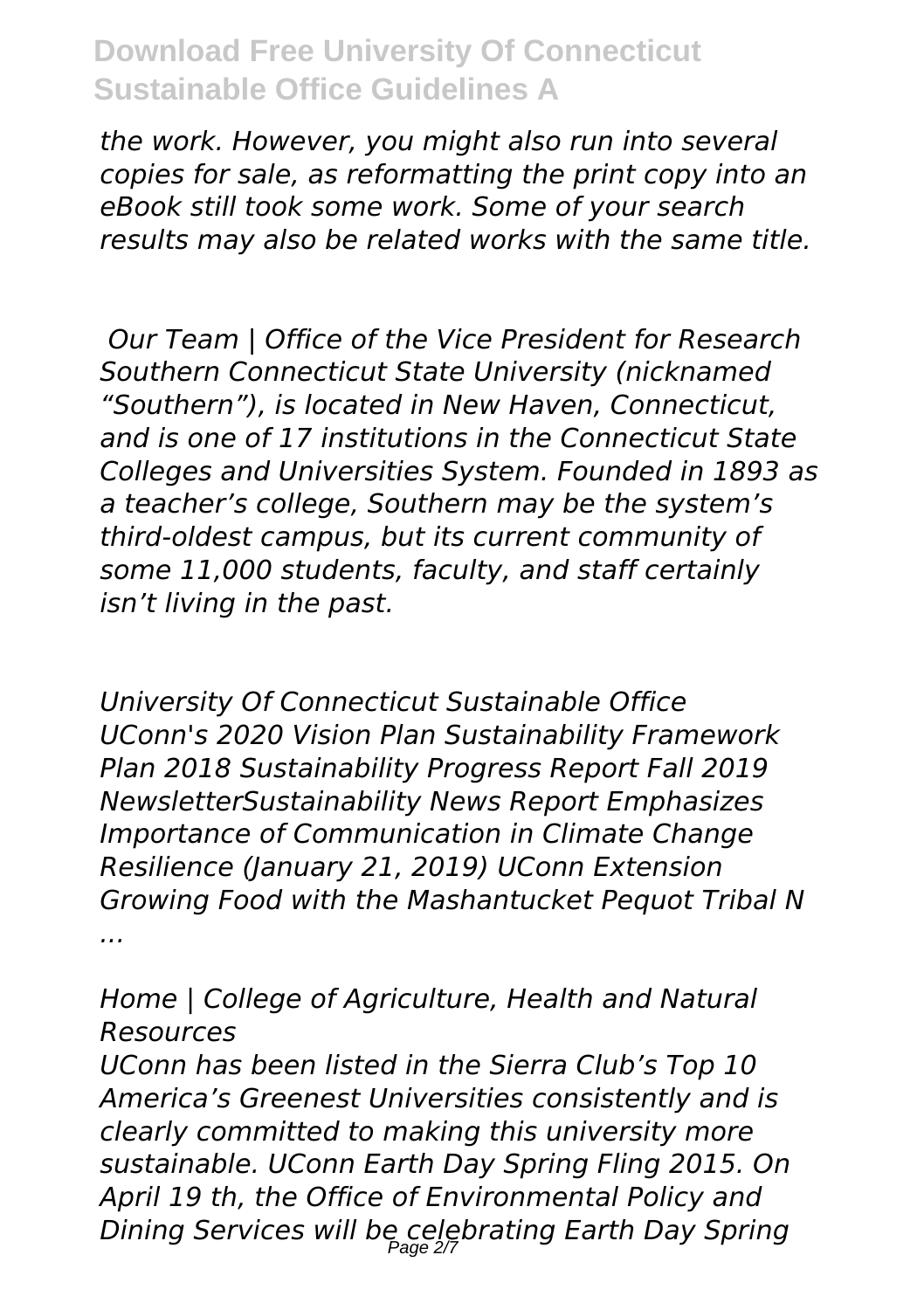*Fling. This day is UConn's celebration of the environment with many vendors, companies and student groups setting up booths to help promote environmentally friendly ideas.*

*Residential Water Quality - University of Connecticut UConn University of Connecticut school of University of Connecticut . Search University of Connecticut. A to Z Index. Site A-Z. UConn A-Z. Environmental Health and Safety. EHS Environmental Programs ... UConn's Sustainability Office. Capital Project and Contract Administration. Facilities Operations and Building Services. Fire Marshal and ...*

*University of Connecticut - Office of the Vice President ...*

*In addition to her senior leadership roles, Dr. Maric is a CT Clean Energy Fund Professor in Sustainable Energy. She earned her BS from Belgrade University, and her MS and PhD from Kyoto University. Full bio.*

*Admissions | University of Connecticut The College of Agriculture, Health and Natural Resources is about to undertake a strategic positioning process that we hope will ensure the college is successful for many years. Our goal will be to identify key knowledge areas that enable the college to have the greatest potential success for the next decade.*

*Home | Office of the Vice President for Research UConn University of Connecticut school of University of Connecticut . Search University of Connecticut. A to Z Index. Site A-Z. UConn A-Z. Environmental* Page 3/7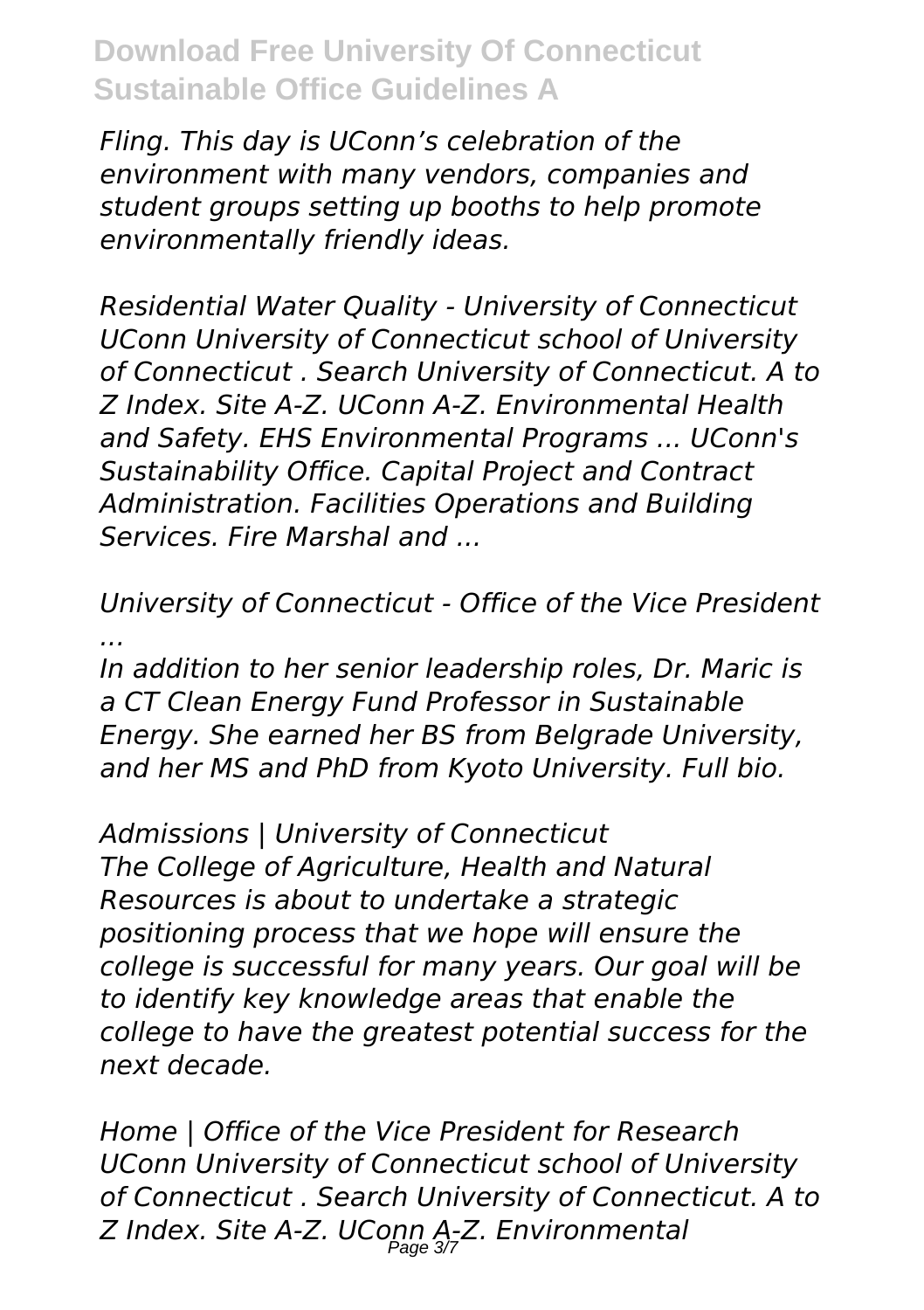*Programs. Search this Site Search in ... Sustainable Amsterdam Study Abroad Program Summer 2018 November 8, 2017; An Inconvenient Sequel Screening November 8, 2017;*

*Green Office Certification Program | Office of Sustainability A new University of Connecticut publication about Rain Gardens is available. More \_ We recommend Purue University's Seed Calculator and Fertilizer Calculator.. Click here to find answers to commonly asked questions.*

*Home | Office of Sustainability*

*University of Connecticut's Sustainable Office Guidelines 93 green offices have been certified at the University of Connecticut as of February 2020. Help us reach our goal of 100 offices certified by the end of this year!*

*UConn, Sustainability and the Environment | College ...*

*The University of Connecticut Sustainable Design and Construction Policy: Policy Owner: Office of Environmental Policy: Applies to: Any building construction or renovation project entering the predesign phase, whenever estimated project cost exceeds \$5 million: Campus Applicability: All Campuses: Effective Date: June 29, 2016: For More Information, Contact*

*Home | Office for Diversity and Inclusion UConn Gives is a 36-hour giving initiative, where you can celebrate your favorite aspects of the University* Page 4/7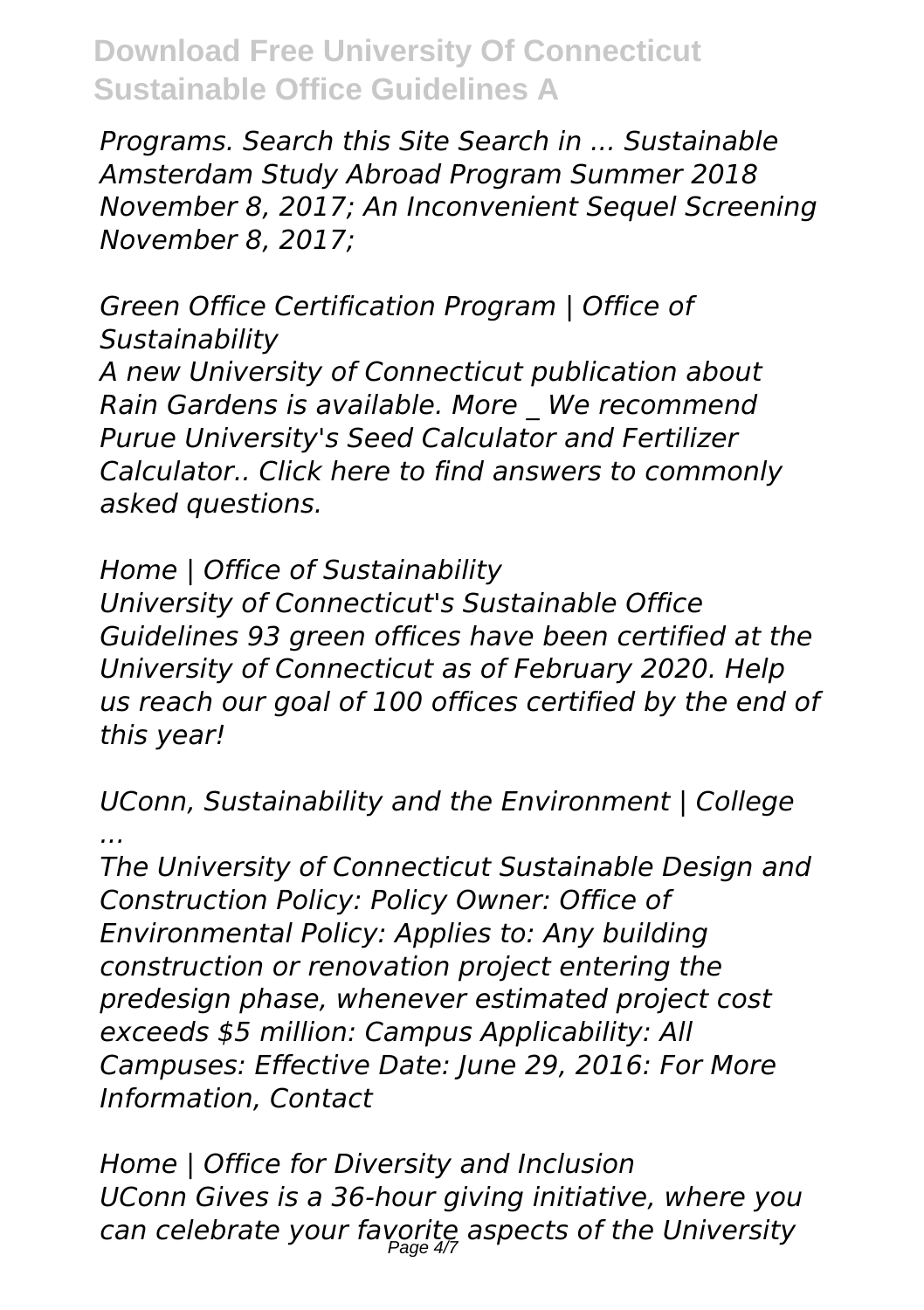*through giving. You're invited to support the funds, schools & colleges, or campuses you're passionate about and share in the excitement surrounding UConn's bright future.*

*The University of Connecticut Sustainable Design and ...*

*UConn Impact. The University of Connecticut generates about \$5.3 billion worth of economic activity for the state, including nearly 26,000 jobs and \$277.5 million in state and local tax revenue through industries that benefit from UConn's enterprise, according to a new analysis.*

*Southern Connecticut State University Office of Sustainability*

*UConn University of Connecticut school of University of Connecticut . Search University of Connecticut. ... Site A-Z. UConn A-Z. Office of Budget and Planning . Search this Site Search in https://budget.uconn.edu/> Search. Toggle navigation Menu Office of Budget and Planning . Skip to content. ... University Organizational Structure.*

*University of Connecticut - Home | Environmental Programs Office of Sustainability The Morris Office of Sustainability (MOOS) has a vision to see the Morris campus and community grow as a model of sustainability principles, practice, and excellence. We work collaboratively with students, faculty, staff, and community partners to advance our shared sustainability aspirations.*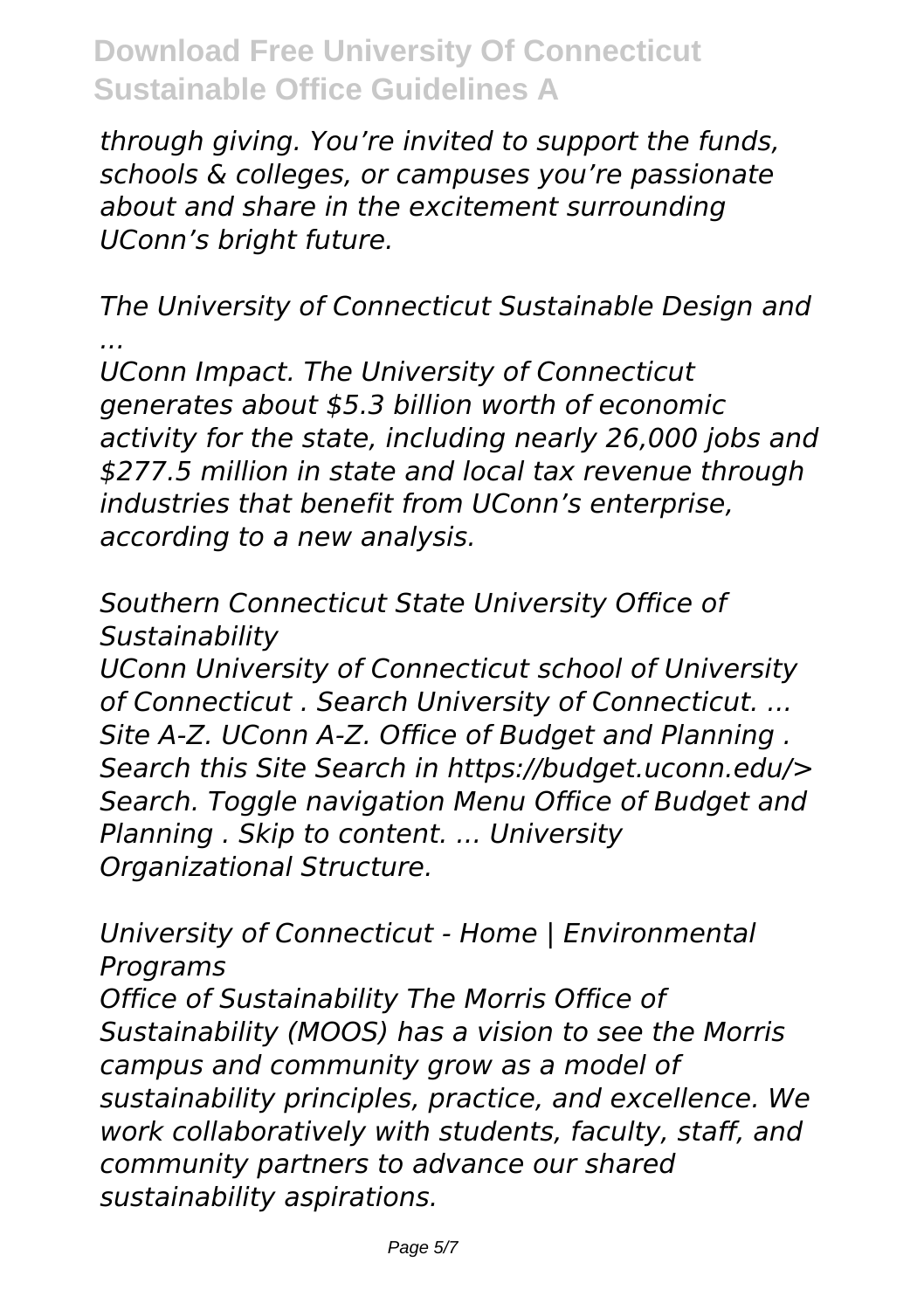*City of Hartford Office of Sustainability – Hartford ... Sustainable Plant and Soil Systems. The Sustainable Plant and Soil Systems major, with concentrations in Environmental Horticulture, Sustainable Agriculture, and Turfgrass Science, focuses on the science and practices associated with sustainable plant production and/or use within managed systems.Courses emphasize practices and concepts related to reducing environmental impact during production ...*

*University of Connecticut | University of Connecticut Welcome to the University of Connecticut. Our students don't just "go to UConn." Being a Husky means holding your head a little higher. Playing harder in the sandbox. And digging deep to ensure you succeed. Engage in a curriculum that keeps you thinking after you leave the classroom. Immerse yourself in a community that inspires you. Your best is about to get even better.*

#### *Sustainability | Dining Services - University of Connecticut*

*Diversity & Inclusion at UConn. In order to develop an inclusive community for instruction, research and outreach, the University of Connecticut embraces diversity and cultivates leadership, integrity, and engaged citizenship among our students, faculty and staff.*

*Sustainable Plant and Soil Systems - University of Connecticut Rhodes Scholar. Wanjiku (Wawa) Gatheru, UConn's first Rhodes Scholar, was among 32 people nationwide elected to the American Rhodes Scholar* Page 6/7